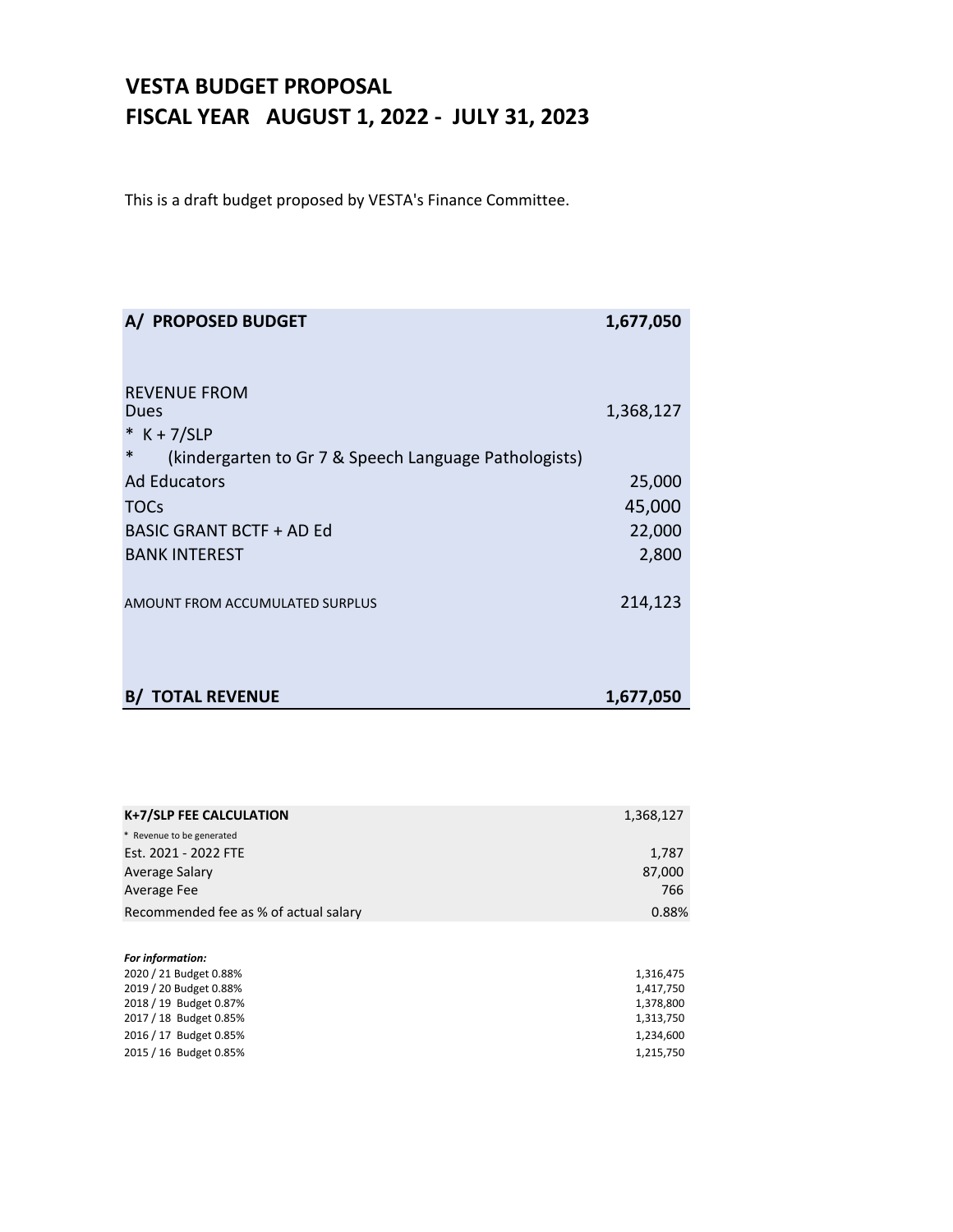|      |                            | 2022-2023     | 2021 - 2022   | <b>Actuals</b> | 2020-2021     | YE 2020 /21        | Grants received | YE 2020 / 21       |
|------|----------------------------|---------------|---------------|----------------|---------------|--------------------|-----------------|--------------------|
|      | <b>OFFICE</b>              | Proposed      | <b>Budget</b> | 2022 January   | <b>Budget</b> | <b>Expenditure</b> | 2020 - 2021     | <b>Expenditure</b> |
| Acc# |                            | <b>Budget</b> |               | 31             |               | (FS audited)       |                 | <b>LESS Grants</b> |
| 5010 | Auditor                    | 15,000        | 15,000        | 14,700         | 13,125        | 14,175             |                 | 14,175             |
| 5030 | <b>Bank Charges</b>        | 500           | 300           | 446            | 300           | 272                |                 | 272                |
| 5060 | Equipment - Repair/Service | 10,000        | 10,000        | 2,638          | 10,000        | 4,041              |                 | 4,041              |
| 5065 | Equipment - Photocopying   | 5,000         | 5,000         | 627            | 7,500         | 1,531              |                 | 1,531              |
| 5070 | Equipment - Lease-         | 3,000         | 3,500         |                | 3,500         | 1,317              |                 | 1,317              |
| 5080 | Insurance                  | 5,200         | 4,600         | 2,301          | 4,500         | 5,117              |                 | 5,117              |
| 5082 | Internet                   | 10,000        | 5,000         | 9,290          | 1,400         | 13,865             |                 | 13,865             |
| 5090 | Kitchen Supplies           | 1,000         | 1,500         | 520            | 3,000         | 351                |                 | 351                |
| 5100 | Legal Fees                 | 10,000        | 1,500         | 15             |               | 222                |                 | 222                |
| 5105 | <b>Consulting Fees</b>     | 5,000         | 5,000         |                | 250           |                    |                 |                    |
| 5110 | Miscellaneous              | 250           | 250           | 274            | 5,000         | 291                |                 | 291                |
| 5120 | Postage and Courier        | 1,000         | 2,500         | 440            | 8,500         | 1,064              |                 | 1,064              |
|      | 5130 Supplies              | 5,000         | 5,000         | 3,360          | 8,000         | 6,362              |                 | 6,362              |
| 5140 | Telephone                  | 10,000        | 10,000        | 4,609          |               | 6,075              |                 | 6,075              |
| 5145 | Interest on Term Loan      |               |               |                | 1,200         |                    |                 |                    |
| 5155 | Confidential Shredding &   | 1,200         | 1,200         | 363            | 2,500         | 708                |                 | 708                |
| 5158 | <b>Record Management</b>   | 10,000        | 2,500         |                |               |                    |                 |                    |
| 5225 | <b>Bad Debts</b>           |               |               |                |               | 1,974              |                 | 1,974              |
|      |                            |               |               |                |               |                    |                 |                    |
|      | <b>TOTAL: OFFICE</b>       | 92,150        | 72,850        | 39,582         | 68,775        | 57,364             |                 | 57,364             |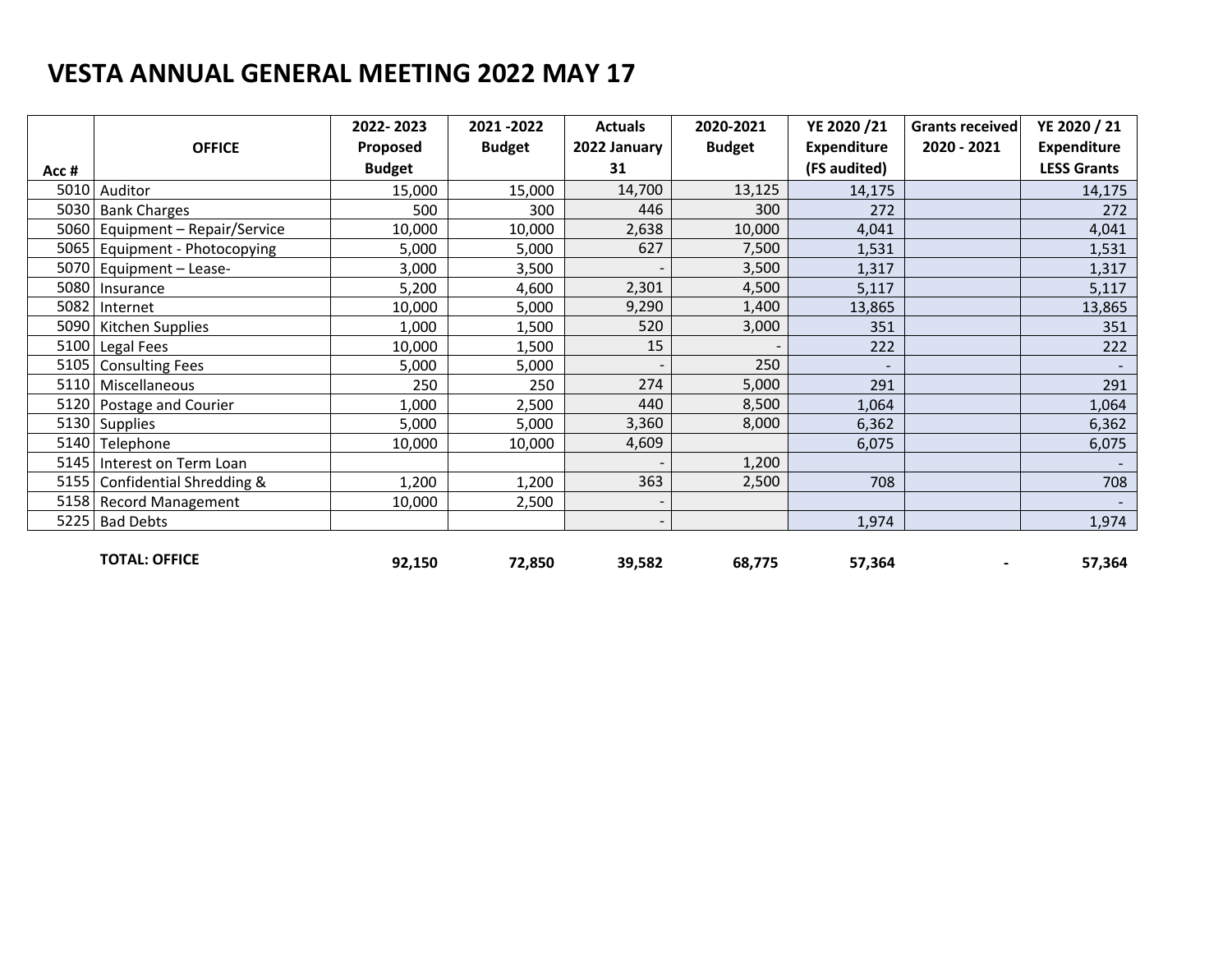|       |                                     | 2022-2023     | 2021-2022     | <b>Actuals</b>           | 2020-2021     | YE 2020 /21              | Grants received  | YE 2020 / 21       |
|-------|-------------------------------------|---------------|---------------|--------------------------|---------------|--------------------------|------------------|--------------------|
|       | LARIES, BENEFITS AND ALLOWANC       | Proposed      | <b>Budget</b> | 2022 January             | <b>Budget</b> | <b>Expenditure</b>       | 2020 - 2021      | <b>Expenditure</b> |
| Acc # |                                     | <b>Budget</b> |               | 31                       |               | (FS audited)             |                  | <b>LESS Grants</b> |
|       | 5 IHTO - including benefits         | 640,000       | 625,000       | 242,087                  | 500,000       | 485,574                  | (12,000.00)<br>Ŝ | 473,574            |
| New   | <b>IHTO Replacement</b>             | 51,200        |               |                          | 30,000        |                          |                  |                    |
| 5332  | Adult Educator Secondment (up       | 30,000        | 30,000        | 10,726                   |               | 17,496                   |                  | 17,496             |
| 5340  | <b>Transportation Allowance</b>     | 12,500        | 12,500        | 6,184                    |               | 6,755                    |                  | 6,755              |
| 5350  | Administration / Finance            | 330,000       | 322,400       | 113,116                  | 310,000       | 280,440                  |                  | 280,440            |
| 5351  | Staff LSR                           | 5,000         | 5,000         |                          |               | 2,907                    |                  | 2,907              |
| 5352  | <b>Municipal Pension Plan -</b>     | 28,000        | 26,500        | 1,172                    | 26,000        | 23,753                   |                  | 23,753             |
| 5355  | <b>Retirement Benefit Expense</b>   | 10,000        | 32,000        | 9,546                    | 32,000        | 19,140                   |                  | 19,140             |
| 5360  | WorkSafe BC                         | 2,000         | 2,000         | 990                      | 1,800         | 1,834                    |                  | 1,834              |
| 5380  | Secretarial Costs (Relief/Salary    | 3,000         | 3,000         | 5,559                    | 3,000         | 35,520                   |                  | 35,520             |
| 5381  | TFEU - Education Trust Fund - Art.  | 200           | 200           |                          | 200           |                          |                  |                    |
| 5382  | TFEU - Staff Training & Prof Dev -  | 1,800         | 1,800         | $\overline{\phantom{a}}$ | 1,800         | 1,842                    |                  | 1,842              |
| 5383  | SR Union Prep Time - Adult          | 1,500         | 1,200         |                          | 1,200         | 1,014                    |                  | 1,014              |
| 5385  | SR Union Prep Time                  | 40,000        | 40,000        | 21,275                   | 40,000        | 79,606                   |                  | 79,606             |
| 5386  | ER - directed in Service (training) | 1,000         | 1,000         | 3,146                    | 1,000         |                          |                  |                    |
| 5388  | <b>HS Union Prep Time</b>           | 40,000        |               | 5,180                    |               | $\overline{\phantom{a}}$ | (70, 017)        | (70, 017)          |
|       |                                     |               |               |                          |               |                          |                  |                    |
|       | TOTAL: SALARIES, BENEFITS &         |               |               |                          |               |                          |                  |                    |
|       | <b>ALLOWANCES</b>                   | 1,196,200     | 1,102,600     | 418,981                  | 963,000       | 955,881                  | (82,017)         | 873,864            |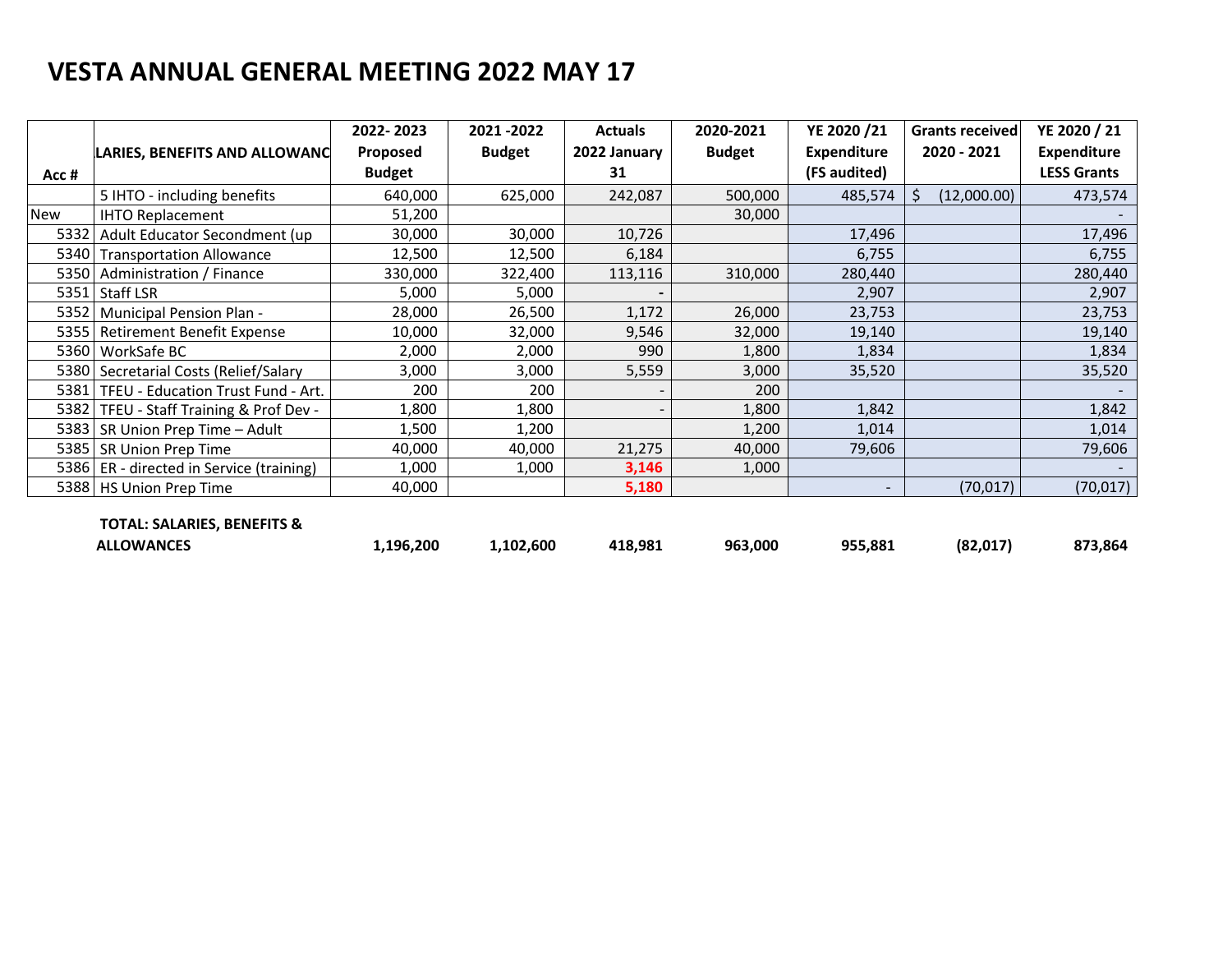|       |                                     | 2022-2023     | 2021 - 2022   | <b>Actuals</b> | 2020-2021     | YE 2020 /21              | Grants received | YE 2020 / 21             |
|-------|-------------------------------------|---------------|---------------|----------------|---------------|--------------------------|-----------------|--------------------------|
|       | <b>COMMITTEES</b>                   | Proposed      | <b>Budget</b> | 2022 January   | <b>Budget</b> | <b>Expenditure</b>       | 2020 - 2021     | Expenditure              |
| Acc # |                                     | <b>Budget</b> |               | 31             |               | (FS audited)             |                 | <b>LESS Grants</b>       |
|       | $5410$ Ad Hoc                       | 500           | 500           |                | 500           | $\overline{\phantom{a}}$ |                 |                          |
|       | 5420 Adult Ed Bargaining & C.A.     | 5,000         | 5,000         |                | 2,000         | 749                      | (10,000)        | (9, 251)                 |
| 5430  | <b>Working Learning Conditions</b>  | 200           | 200           |                | 400           |                          |                 |                          |
|       | 5460 Communications Committee       | 200           | 200           |                | 400           | -                        |                 |                          |
|       | 5470 Executive                      | 25,000        | 25,000        | 5,056          | 38,000        | 23,867                   |                 | 23,867                   |
|       | 5480 Health & Safety                | 200           | 200           |                | 400           |                          |                 |                          |
|       | 5510 Professional Development       | 200           | 200           |                | 400           | 50                       |                 | 50                       |
|       | 5540 Social Justice & Solidarity    | 5,200         | 5,200         |                | 5,400         | 2,800                    |                 | 2,800                    |
|       | 5555 Aboriginal Education Committee | 200           | 200           |                | 400           |                          |                 | $\overline{\phantom{a}}$ |
|       | 5565   TOC Committee                | 200           | 200           |                | 400           |                          |                 |                          |
|       | 5575 Executive Committee Projects   | 10,000        | 10,000        |                | 4,000         | 2,840                    |                 | 2,840                    |
|       | 5580 Committee Chair Release        | 3,000         | 3,000         |                | 3,000         | 2,202                    |                 | 2,202                    |

|                                    | $\mathbf{a} \mathbf{a} \mathbf{a}$<br>$\mathbf{a} \mathbf{a} \mathbf{a} \mathbf{b}$ |        | $A - 1 - 1 - 1$ | $\begin{array}{c} \n\text{and} \\ \n\end{array}$ | $V$ $F$ 3030 $/34$ | $\overline{a}$ |        |
|------------------------------------|-------------------------------------------------------------------------------------|--------|-----------------|--------------------------------------------------|--------------------|----------------|--------|
| <b>COMMITTEES</b><br><b>TOTAL:</b> | 49,900                                                                              | 49,900 | 5,056           | 55,300                                           | 32,508             | (10,000)       | 22,508 |

|       |                                | 2022-2023     | 2021 - 2022   | <b>Actuals</b> | 2020-2021                | YE 2020 /21              | <b>Grants received</b> | YE 2020 / 21       |
|-------|--------------------------------|---------------|---------------|----------------|--------------------------|--------------------------|------------------------|--------------------|
|       | <b>MEETINGS</b>                | Proposed      | <b>Budget</b> | 2022 January   | <b>Budget</b>            | <b>Expenditure</b>       | 2020 - 2021            | <b>Expenditure</b> |
| Acc # |                                | <b>Budget</b> |               | 31             |                          | (FS audited)             |                        | <b>LESS Grants</b> |
|       | 5610 BCTF AGM                  | 25,000        | 20,000        |                | 17,000                   | 7,381                    |                        | 7,381              |
|       | 5630 BCTF RA                   | 7,500         | 7,000         | 431            | 7,000                    | 1,233                    |                        | 1,233              |
|       | 5660 Adult Educators           | 3,000         | 2,000         |                | 1,000                    | 2,633                    |                        | 2,633              |
|       | 5670   VESTA AGM               | 5,000         | 5,000         |                | 5,000                    | 3,065                    |                        | 3,065              |
|       | 5690 Sections                  |               | $\,$ $\,$     |                | $\overline{\phantom{a}}$ | $\overline{\phantom{0}}$ |                        | $\sim$             |
|       | 5695 Union Mentoring           | 1,000         | 1,000         |                | 500                      | $\overline{\phantom{0}}$ | (3,500)                | (3,500)            |
|       | 5710 School Union Rep Training | 25,000        | 50,000        | 200,812        | 40,000                   | 134,762                  | (115,087)              | 19,674             |
|       | 5715   SRA / General Meeting   | 3,000         | 3,000         | 557            | 6,000                    | 1,592                    |                        | 1,592              |
|       | <b>TOTAL: MEETINGS</b>         | 69.500        | 88,000        | 201.800        | 76,500                   | 150.666                  | (118, 587)             | 32,079             |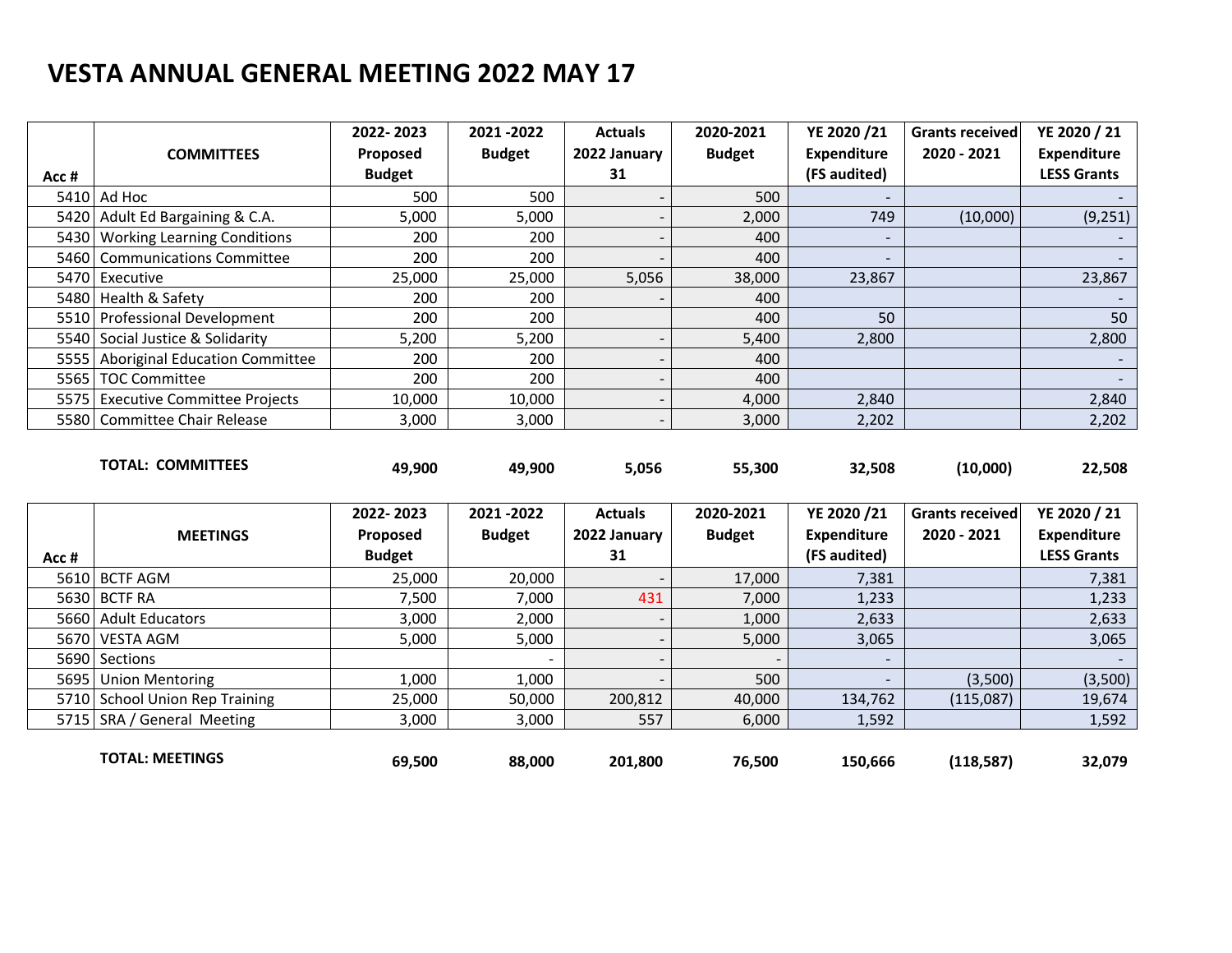|      |                                         | 2022-2023     | 2021 - 2022   | <b>Actuals</b> | 2020-2021     | YE 2020 /21        | <b>Grants received</b> | YE 2020 / 21       |
|------|-----------------------------------------|---------------|---------------|----------------|---------------|--------------------|------------------------|--------------------|
|      | <b>OTHER</b>                            | Proposed      | <b>Budget</b> | 2022 January   | <b>Budget</b> | <b>Expenditure</b> | 2020 - 2021            | <b>Expenditure</b> |
| Acc# |                                         | <b>Budget</b> |               | 31             |               | (FS audited)       |                        | <b>LESS Grants</b> |
| 5810 | Annual Retirement Dinner Event          | 20,000        | 40,000        |                | 15,000        |                    |                        |                    |
| 5812 | BC Fed of Labour - CLC                  | 7,000         | 1,000         |                | 7,000         | 12,262             |                        | 12,262             |
| 5815 | Workshops                               | 500           | 500           |                | 500           | 23                 |                        | 23                 |
| 5820 | TFEU - 1 Negotiations                   |               |               |                | 3,500         |                    |                        |                    |
| 5825 | <b>Annual VESTA Committee</b>           |               | 3,000         |                | 2,000         |                    |                        |                    |
| 5830 | <b>Bursaries</b>                        | 5,000         | 5,000         | 1,000          | 5,000         | 3,200              |                        | 3,200              |
| 5835 | CoDev                                   | 1,100         | 1,100         | 750            | 600           |                    |                        |                    |
| 5840 | Members' Financial Hardship             | 4,000         | 4,000         |                |               |                    |                        |                    |
| 5850 | CODE                                    | 2,000         | 2,000         |                | 2,000         |                    |                        |                    |
| 5860 | <b>Grievance &amp; Related Training</b> | 20,000        | 20,000        | 6,710          | 23,000        | 17,756             | (1, 174)               | 16,581             |
|      | 5865 Membership Mediation               | 2,000         | 2,000         |                | 2,000         |                    |                        |                    |
| 5870 | C.A. Negotiations (excludes Ad Ed)      |               | 20,000        | 4,615          | 3,000         | 2,050              |                        | 2,050              |
|      | 5881 VESTA Professional Library         |               | 100           |                | 100           |                    |                        |                    |
|      | 5890 Joint Conference Fund              | 20,000        | 20,000        |                | 20,000        | 20,000             |                        | 20,000             |
|      | 5910 New Teachers' Induction            | 2,500         | 2,500         |                | 1,500         | 600                |                        | 600                |
|      | 5915   TOC Pro D Fund                   | 2,000         | 2,000         | 105            | 2,000         | 75                 |                        | 75                 |
|      | 5930   IHTO Fund/Gifts                  | 200           | 200           |                | 200           |                    |                        |                    |
| 5940 | <b>Strike Expense Fund</b>              |               |               |                | 20,000        |                    |                        |                    |
|      | 5945 Strike Expense Grants              |               |               |                |               |                    |                        |                    |
| 5970 | <b>Public Relations</b>                 | 12,000        | 12,000        | 6,307          | 12,000        | 13,323             |                        | 13,323             |
| 5971 | Twinning                                |               |               |                | 500           |                    |                        |                    |
| 5972 | <b>General Donation</b>                 | 7,500         | 5,000         |                | 3,500         | 1,500              |                        | 1,500              |
| 5975 | <b>Provincial Election</b>              |               |               |                |               | 3,670              |                        | 3,670              |
| 5980 | <b>VESTA News / Publications</b>        | 500           | 4,000         |                | 7,500         | 281                |                        | 281                |
| 5985 | Vancouver District Labour Council       | 11,000        |               |                |               |                    |                        |                    |
|      | 5982   International Solidarity         | 2,000         | 2,000         | 1,000          | 2,000         |                    |                        |                    |

| <b>OTHER</b><br><b>TOTAL</b> | 119,300 | 400<br>146. | 20.487 | 132.900 | 74.739 | 174<br> | 73,564 |
|------------------------------|---------|-------------|--------|---------|--------|---------|--------|
|                              |         |             |        |         |        |         |        |